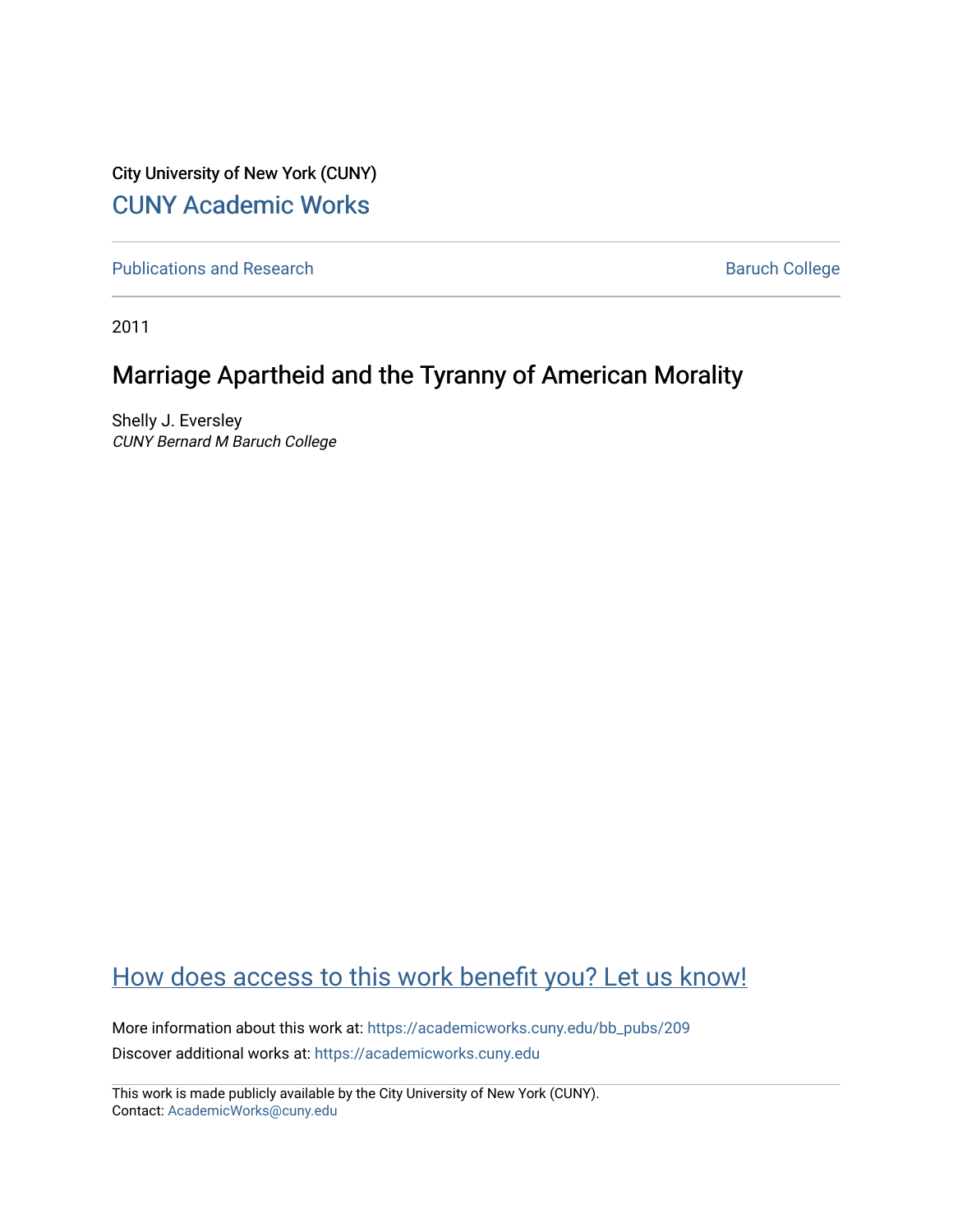## MAGRIAGE APABTIJEID AND THE TYBAHHY OF AMERICAN TTGGGGGGGG

By Shelly Eversley\*

Marriage is overrated. It claims moral superiority by suggesting that the unions it recognizes have special sanction from God. In the United States, that sanction grants married people exclusive benefits in civil society: financial bonuses, tax credits, privileged access to healthcare, and immigration preference, among others. A married person can even change her name, without hassle, for free. These special benefits demonstrate how government institutions give marriage its most salient meaning. They show it is not God who makes marriage special, it is the law. In the logic of a government-sanctioned marriage, it is thus particularly odd to insist on it as sacred, as an entity that must be protected from the kinds of people who, for "moral" reasons, threaten its sanctity.



Source: theinsanityreport.com

\* Shelly Eversley is Associate Professor of English at Baruch College, The City University of New York, specializing in race, gender and sexuality in American culture. Her work has been published widely. including in American Literary History, the Minnesota Review: A Journal of Committed Literature, and American Literature. Her second book, integration and its Discontents, is forthcoming.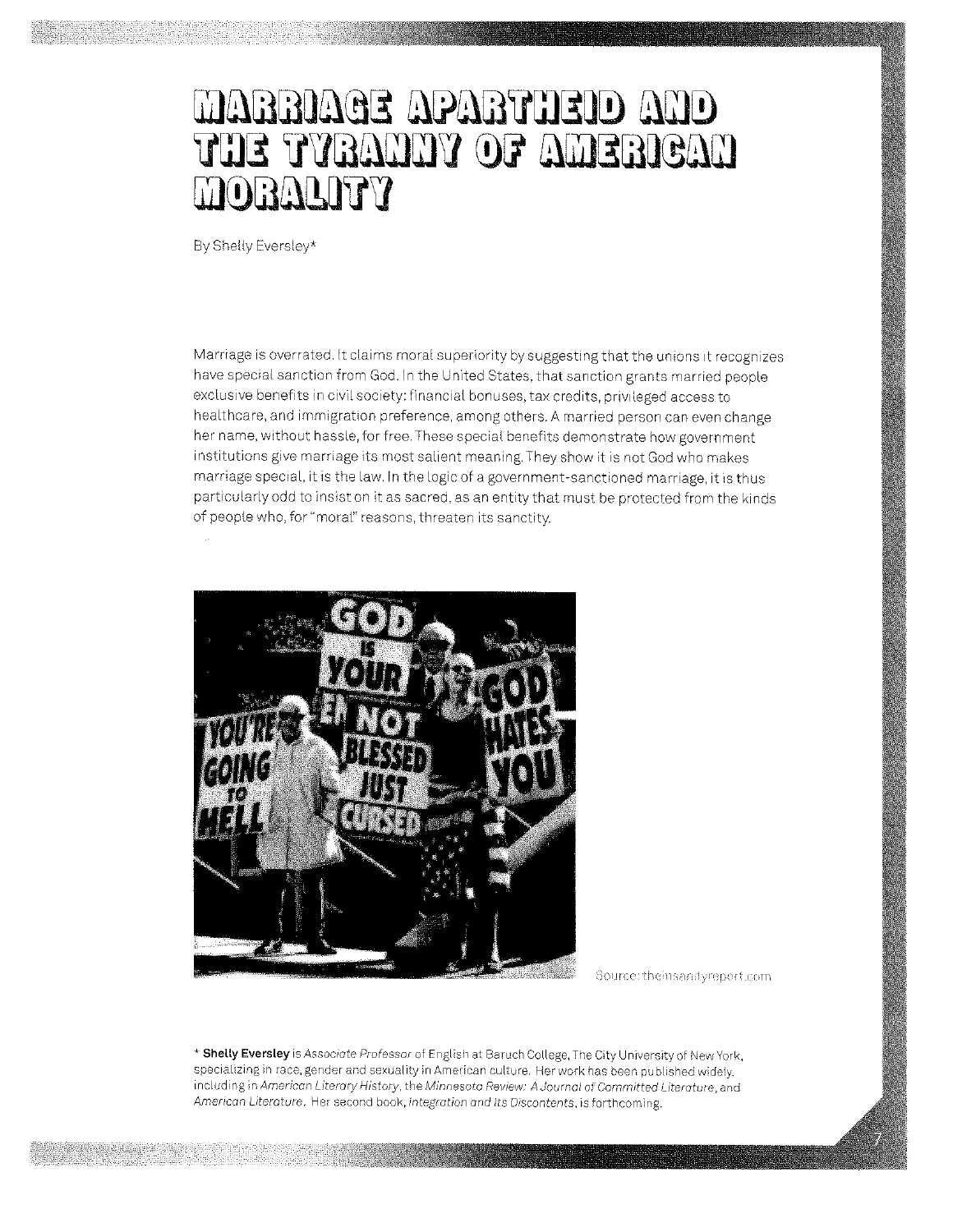Consider the rhetoric surrounding debates about same sex marriage: "homosexuality is fundamentally morally inferior to heterosexuality and represents a sinful outcome to perverse choices ... homosexual unions, by being inherently non-procreative, are fundamentally inferior to heterosexual unions. To grant legal status and recognition to inferior unions of immoral people undermines the importance of the institution, thereby eroding the foundation of civil society" (Segura 2005). The contradictions within this kind of rhetoric are astounding. Morality is a question for the Church, not the State. The United States is not a theocracy, it should not legislate morality. Furthermore, the very idea that procreation is "inherently" and inevitably the result of heterosexual marriage insists on a patriarchal family structure in which women, as breeders, subordinate to their husbands whose powers and privileges are sanctioned by law. This Trinity of morality-procreationheterosexuality has become a political institution that demands interrogation of the processes and the implications in which hegemonies are made.

Even before the marriage equality movement, feminists have sought rights for women that are counter to the Christian Right's Trinity of marriage-heterosexuality-procreation. The struggle for women's reproductive rights includes the right of a married woman to choose not to have children. It also supports a woman's right to have a child without patrimony. The achievement of Roe v. Wade (1973) secured the rights of a woman to control whether she would bear children; she no longer needed permission from her husband or her (male) doctor. Similarly, with the advent of the birth control pill women in heterosexual relationships could regulate when-and if-that union would be procreative. Women's reproductive rights consequently undermine the logic of patriarchal power by challenging the notion that heterosexual unions are "inherently" procreative. Even today as the Christian Right works to dismantle women's reproductive rights. it deploys the "moral" argument that. in the name of "family values," women should bear children. This implicitly promotes the assumption that female sexuality exists for procreation, not pleasure.



Source: publiceye.org/magazine/ v22n2/gaycon.html

The arguments against women's reproductive rights. like recent arguments against marriage equality, incite panic about "moral decline." Noting the ways in which ''Americans are utopian moralists who press hard to institutionalize virtue, to destroy evil people, and eliminate wicked institutions and practices." Seymour Martin Lipset (I 996) describes this missionary vision as an American exception. Most advanced industrialized nations in the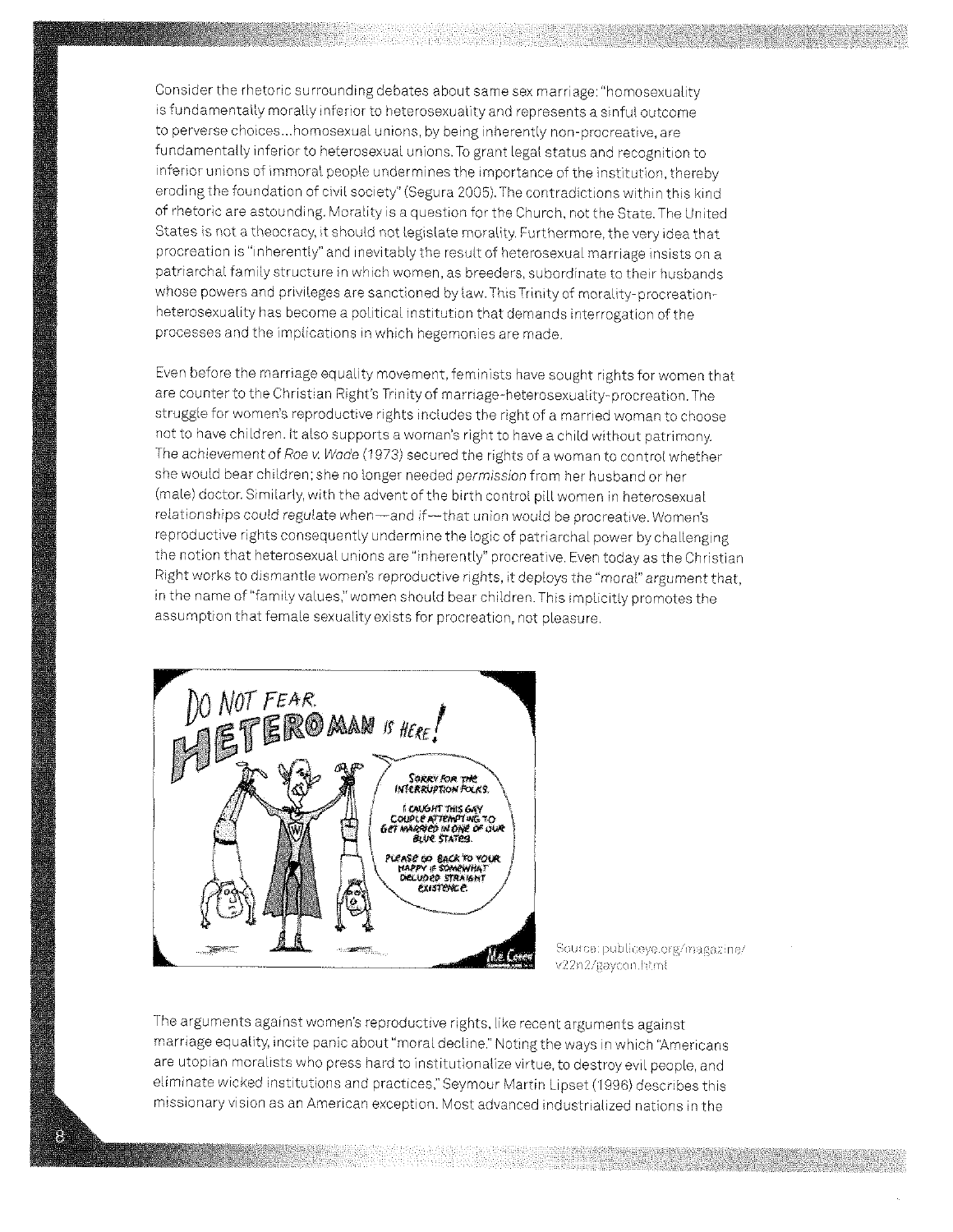world-including countries in northern Europe whose Protestant roots are most similar to the United States'--offer civil unions, domestic partnerships, registered partnerships or marriage to same sex couples. Countries as varied as Andorra, Argentina, Australia, Brazil, Canada, Colombia, Denmark, France, Germany, Ireland, Israel, Mexico, Slovenia, Spain, South Africa, the United Kingdom and Uruguay not only provide the opportunity for all citizens to enjoy legally recognized unions, they also have instituted human rights legislation that protects gay and lesbian citizens from discrimination. The European Union's Charter of Fundamental Rights goes even further by guaranteeing every citizen's right to marry and form a family /Adam 2003). Mobilized by Christian fundamentalists the United States even used its veto power against United Nations recognition of the International Goy and Lesbian Association (Adam 2003).

And maintaining its exception among its peer nations, the United States enacted the Federal Defense of Marriage Act (DOMA) in 1996 that effectively endorses the sacredization of the state and institutionalizes heterosexual unions by assaulting the rights of gay and lesbian Americans. Thirty states have instituted some form of marriage amendments in their constitutions to bolster a heteronormative definition of marriage. The Alabama example is telling:"Marriage is a sacred covenant, solemnized between a man and a woman, which, when the legal capacity and consent of both parties is present, established their relationship as husband and wife, and which is recognized by the state as a civil contract" (Alabama Constitution). Ratified in 2006, this amendment reflects a consensus that feels compelled **to** define marriage as heterosexual as well as sacred. This union between the laws of man-"civil contract"-and the laws of god-"sacred covenant"-shows exactly what the overestimation of marriage looks like.



Statue of Lady Justice in London, Source: freephoto.com

In his provocative analysis of the Christian fundamentalist interpretation of the *US.*  Declaration of Independence, legal scholar Alan Dershowitz (2007) explains their mistaken understanding of American democracy. He situates Thomas Jefferson, the Declaration's author, within his intellectual milieu, the Enlightenment. Constitutional framers such as Jefferson, John Adams and BenJamin Franklin were rationalists "who believed that 'the alliance between church and state' produces only evil, and that a wall of separation must be maintained." He continues, "The government of the United States is not in any sense founded on the Christian religion." Dershowitz's attention to the historical record is an important response to the religious right's political maneuvers concerning morality and mamage.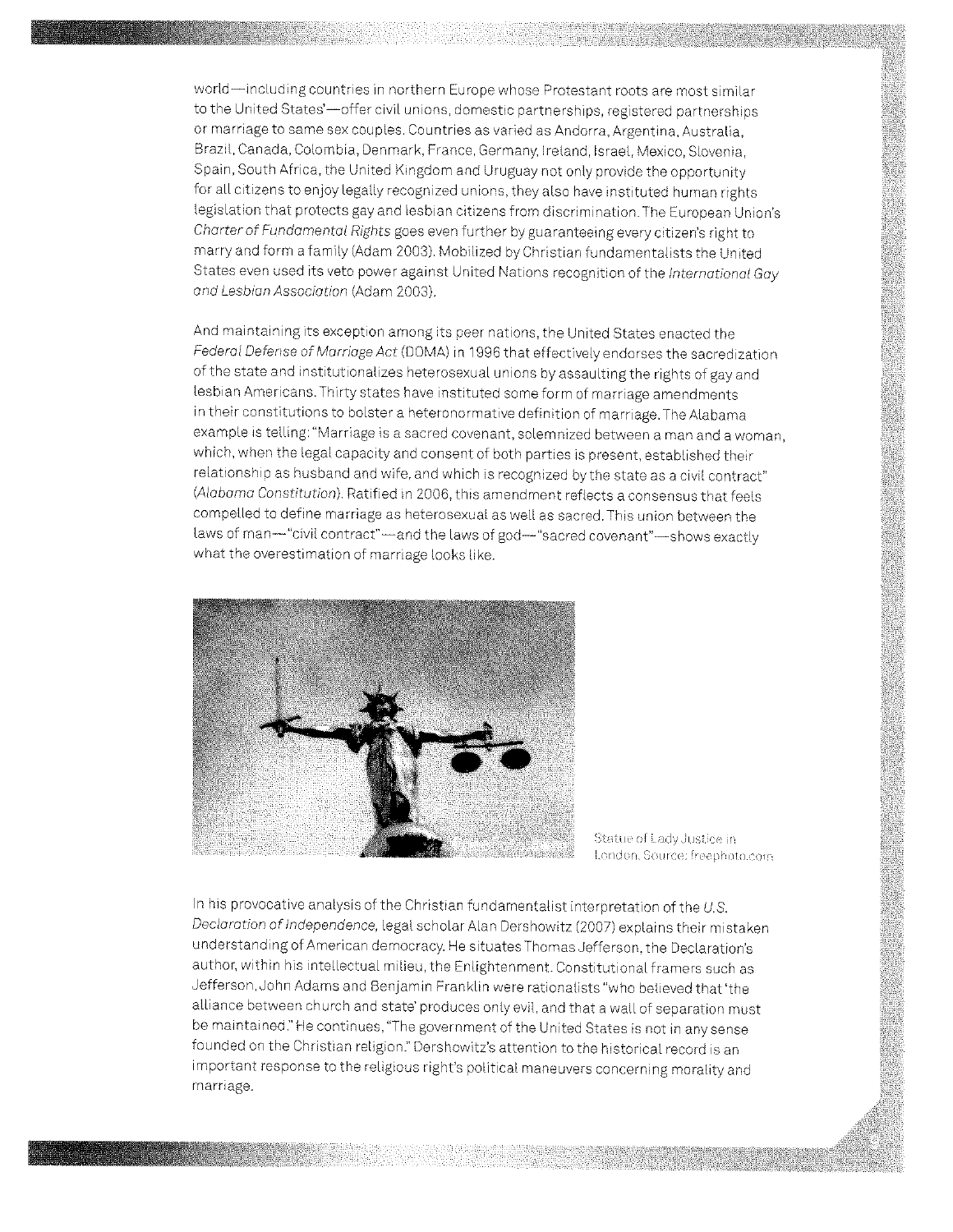Televangelist and former presidential candidate Pat Robertson believes the nation's original documents of liberty are proof of a Christian government in which "Jesus is the Lord of the government." And James Dobson, leader of the conservative group Focus on the Family and major proponent of DOMA, contends "it is utterly foolish to deny that we have been, from the beginning, a people of faith whose government is built wholly on a Judea-Christian foundation" (Dershowitz 2007), Religious politicians like Robertson and Dobson have failed in the lessons of history since Jesus never had a place in American democracy. Deshowitz points out, the famous lines "We hold these truths to be self-evident, that all Men are created equal, that they were endowed by their Creator with certain unalienable Rights..." are not a declaration for a new Christian nation, but they are an exercise in Enlightenment rationalism and independent thinking. The Declaration's "Creator"-- who, incidentally, is never mentioned in the Constitution-is, in fact, a deist god who made the world and left it behind. And, in Jefferson's own words, the holy Trinity is "incomprehensible, unintelligible and insane" (Jefferson 1819),



Source: sodahead.com

The unintelligibility of characterizing marriage as a sacred union between a man and a woman that should be protected by the state is a problem that reveals a religious tyranny, threatening the very principles on which this nation was built. DOMA and state amendments like Alabama's are antithetical to American democracy, a democracy that from its beginnings insists on keeping religion out of government. Federal and local legislation that restricts equal access to marriage manifests a hierarchy of persons in which "moral" people are cast as "better" Americans. Such hierarchies-and the government institutions that keep them alive-produce an apartheid system of citizenship.

This power differential reflects a "moral panic" (Adam 2003) that isolates gay and lesbian citizens in order to promote the diminishing power of the patriarchal hegemony, The ideology and the rhetoric apparent in DOMA revive "the same national imaginary generated around gender and family that had functioned to block the Equal Rights Amendment for women" (Adam 2003). The heteronormative "defense" of marriage presents itself as a moral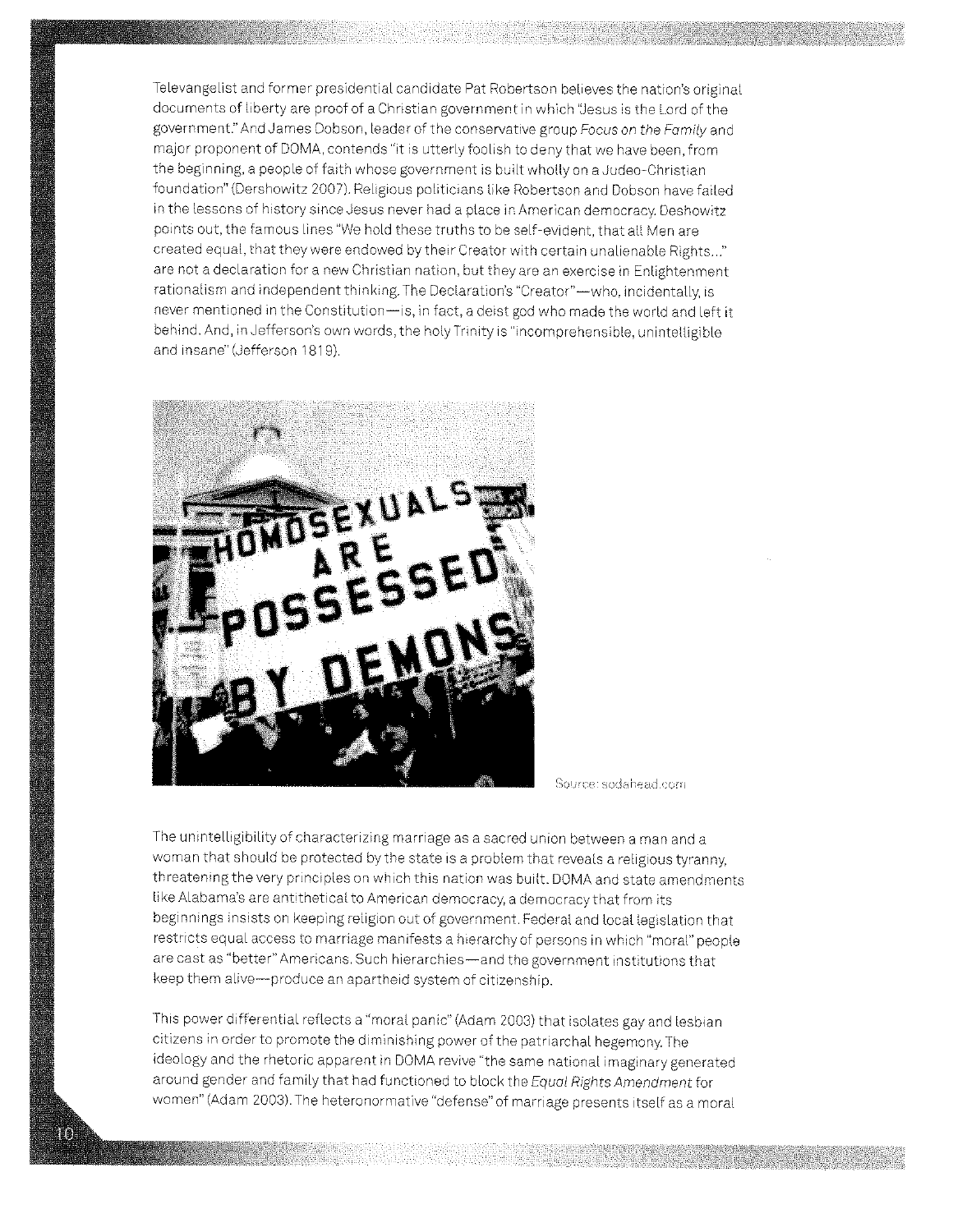guardian of the (patriarchal) family and of civil society. even though it is clear that marriage is a political institution. Government, not religion, determines the rights of citizens.



Source: news.tavenderliberat.com

When acknowledged as a political institution, marriage recalls poet Adrienne Rich's (1980) arguments about a compulsory heterosexuality. In her groundbreaking work. she claims that heterosexuality should be recognized as a "political institution," something which has to be "managed, organized. propagandized and maintained." much like the ways in which DOMA and state amendments regulate what marriage means. Rich contends that as an institution. heterosexuality is not a choice or a preference but an imposition. American culture insists on this imposition, positing that married people have no choice but to be "heterosexual." Most directly, the state manifests this coercion on populations least able to resist. In its "war against poverty," the 1996 U.S. Personal Responsibility and Work Opportunity Reconciliation Act (PRWORA) encourages "marriage as a means to remedy poverty" (Robson 2009). With its intention to promote "job preparation, work and marriage" (PRWORA), welfare reform uses financial bonuses to encourage women-sometimes even teenagers-to marry. For poor women who are mothers, marriage is less a question of choice and more a question of institutional coercion.

Since Christian fundamentalists have successfully linked their version of morality to legal definitions of marriage. heterosexual monogamy has become the standard against which all other unions are measured. Even children with gay, lesbian and single parents must face the tyranny of this "morality." And as state and federal governments continue to "defend" marriage as heterosexual and procreative, the United States' political system becomes more theocratic than democratic. And while law professor Ruthann Robson (2009) perceptively suggests "recent legal developments regarding same sex marriage raise the possibilities of decoupling heterosexuality with marriage," the United States should do better. In order to keep with its founding principles. it should separate "marriage" from government: let the people who want marriage seek marriage in the Church of their choice. They can determine the morality of their unions outside of civic discourse. For everyone else-heterosexual, lesbian, gay, trans-they should be allowed to register their commitments with the State and then equally enjoy the rights and privileges previously associated with marriage. The United States can then return to democracy.